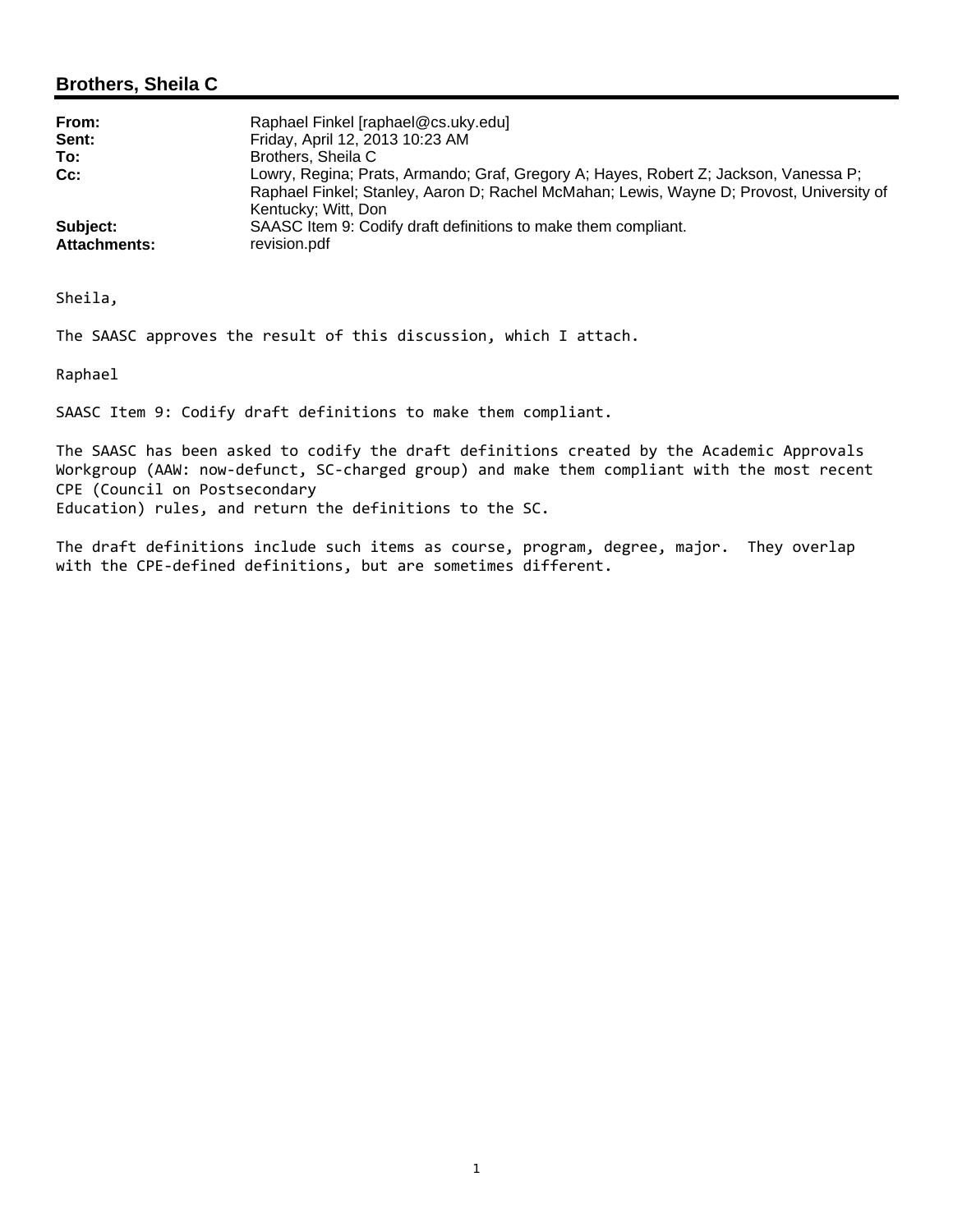# Proposed definitions of commonly-used academic terms

### April 12, 2013

## **1 Background**

The SAASC has been asked to codify the draft definitions created by the Academic Approvals Workgroup (AAW: now-defunct, SC-charged group) and make them compliant with the most recent CPE (Council on Postsecondary Education) rules.

The proposal here shows modifications from the AAW draft. Some of the modifications are for compliance with the CPE rules; others are for clarity or consistency.

Not all the definitions defined by the CPE are included here; only the ones in the AAW draft.

## **2 Definitions of Commonly-Used Academic Terms**

**Academic Program:** a combination of courses and related activities organized for the attainment of broad educational objectives that lead to a certificate or diploma or an associate's, bachelor's, master's, specialist, or doctoral degree.

**Course:** A discrete subject studied during one semester or quarter.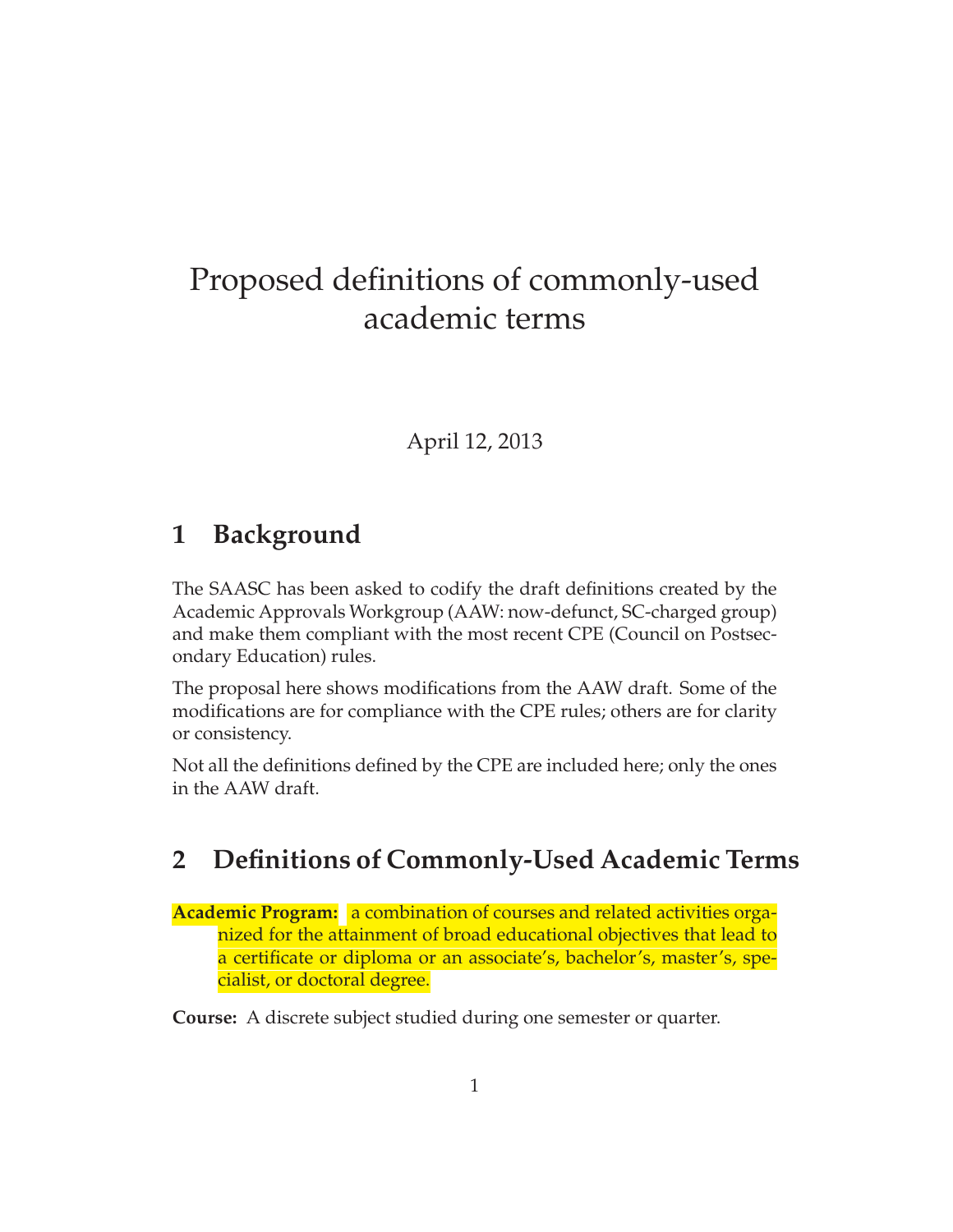**Degree Program:** Consists of a degree type plus major. A formalized path of study that allows a student to pursue a degree.

- **Degree:** An award conferred by a postsecondary education institution as official recognition for the successful completion of a **program** of studies an academic program.
- **Major:** A major is a  $\Lambda$  primary area of study defined by a set of courses and/or credit-hour requirements within specified disciplines a specified discipline or with a clearly defined multi-disciplinary focus.
- **Minor:** An academic subject area in which an undergraduate student may take the second-greatest concentration of courses. A secondary area of study that is separate from the major and is defined by a set of course and/or credit hour requirements within a specified discipline or with a clearly defined multi-disciplinary focus.
- **Option:** A particular area of emphasis within a degree program.
- **Track:** A particular area of emphasis within an undergraduate degree program.
- **Concentration:** A particular area of emphasis within a Masters degree program.
- **Specialization:** A particular area of emphasis within a Doctoral degree program.
- **Specialty:** An area of focus within an option a track, concentration, or specialization.
- **Sub-specialty:** An area of focus within a specialty.
- **Graduate Certificate:** An academic program leading to a formal certification of the satisfactory completion of a series of thematically related graduate courses which require up to 15 graduate credits, usually taken over two years and are limited to a specific professional, research, or occupational focus. courses, limited to a specific professional, research, or occupational focus, requiring up to 15 graduate credits, usually taken over two years.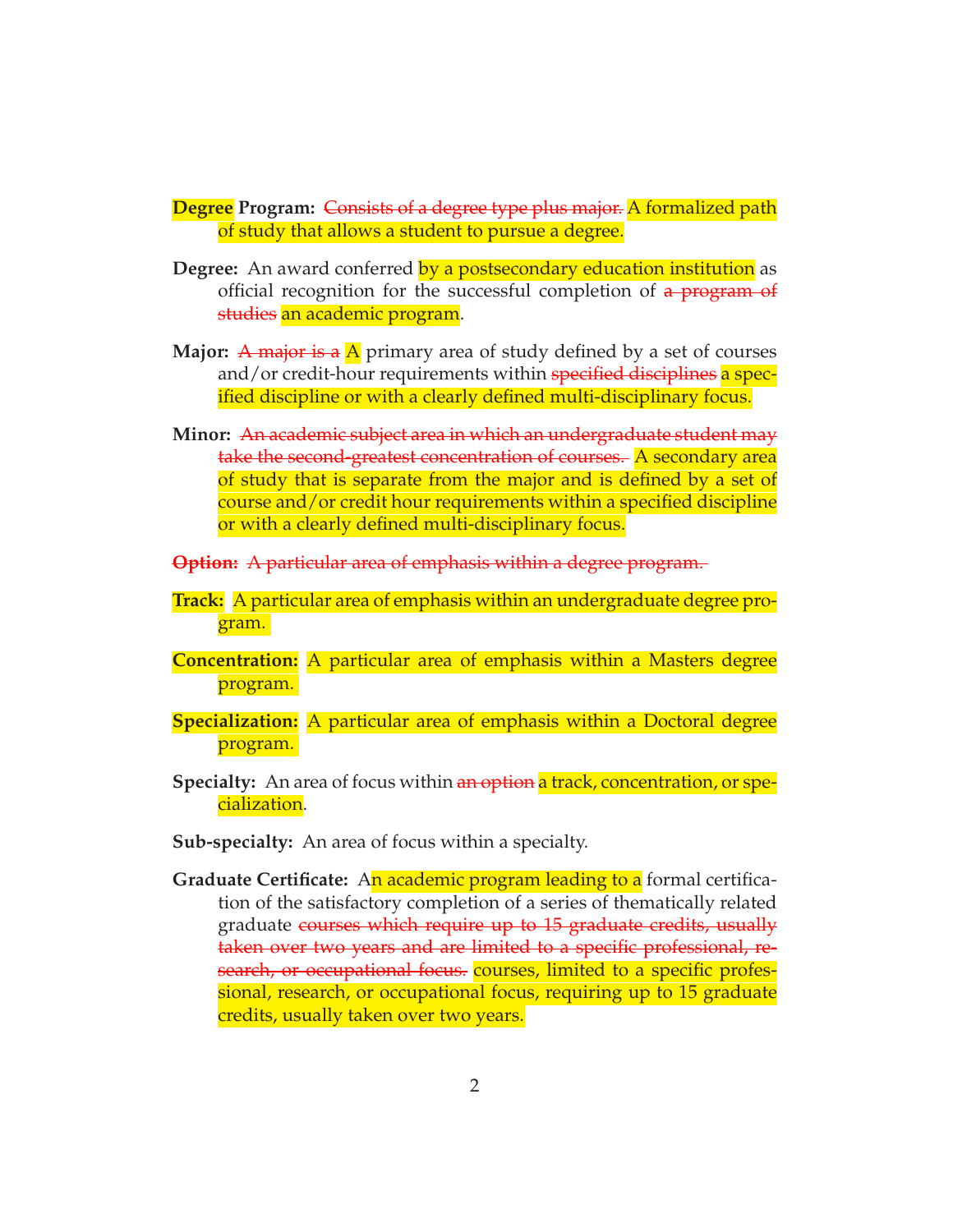- **Undergraduate Certificate:** aAn academic program (as defined here 12 or more credits) comprising 12 or more credits that are 1) are crossdisciplinary, but with a thematic consistency, and  $\frac{2}{2}$  form a distinctive complement to a student's major and degree program, or  $3\frac{1}{2}$ leads to the acquisition of a defined set of skills or expertise that will enhance the success of the student upon graduation. Undergraduate certificates are available only to students who are enrolled in an undergraduate degree program or who have successfully completed an undergraduate degree and enroll as a post-baccalaureate (non-degree) student for admission to a certificate curriculum. Undergraduate Certificates meet a clearly defined educational need of a constituency group, such as continuing education or accreditation for a particular profession; provide a basic competency in an emerging area within a discipline or across disciplines; or respond to a specific state mandate.
- **Service-learning cCourses:** Pairs academic work with public service to enable students to understand their disciplines in a social context. Credit-bearing learning experience designed to enhance mastery of course concepts and content, gain appreciation of the discipline within its societal context, and promote civic responsibility through meaningful community service that meets a community-identified need.
- **Other** Community-Based Learning Experience Courses: For-credit courses wherein a student applies theoretical knowledge gained in classes in a real-world setting, under the supervision of a faculty member. Examples include experiential education, internships, externships, co-ops, practica, clinicals, field experiences, and capstone courses. A for-credit course in which students apply, and thereby achieve greater mastery of, theoretical knowledge in real-world settings under the supervision of a faculty member. Examples include experiential education, internships, externships, co-ops, practica, field experiences, clinicals, residencies, and capstone courses. Unlike service-learning courses, which balance student learning and community need, these experiences are designed to advance academic learning and professional preparation. Service may be involved, but it is the vehicle, not the goal.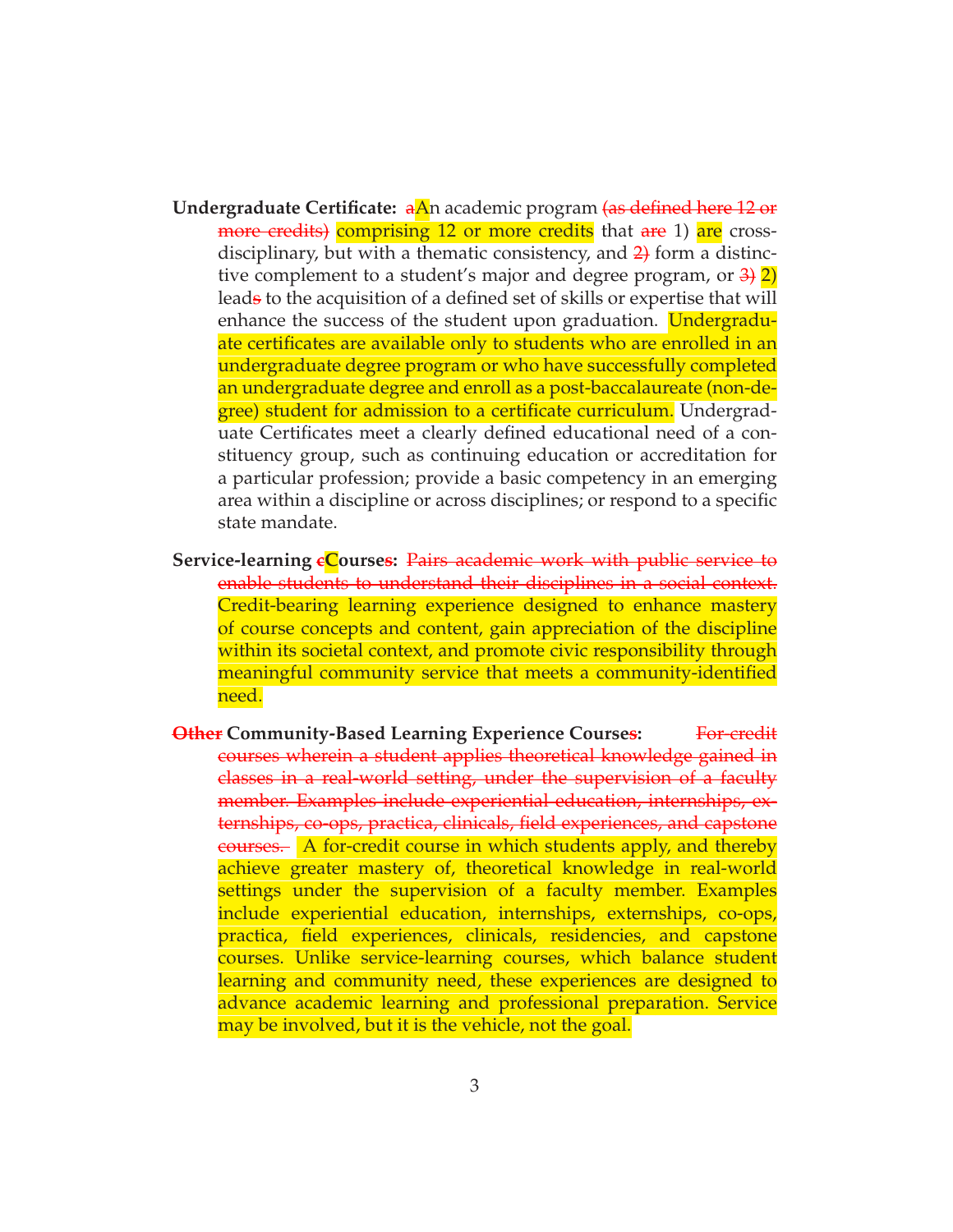- **Extended-campus Course/Program:** Academic courses/programs An academic course / program offered at off-campus sites either within or any center, branch, campus, or other site at which UK postsecondary degree or nondegree work is offered, in addition to the UK campus. It refers to locations both within and outside UK's area of geographic responsibility.
- **Off-campus Site:**  $a\text{A}$  location that is geographically apart, but not independent of, the main campus.
- **Distance Learning Course/Program:** A formal educational process / academic program in which the majority of the instruction in a course occurs when students and instructors are not in the same place. Instruction may be synchronous or asynchronous.
- **Credit Hour:** The equivalent of one hour (50 minutes) of instruction per week over an entire term. May also be measured as 800 minutes per credit per semester. Also,  $\mathbf{f}$ Three credit hours are equivalent to meeting for 2.5 hours per week.
- **Dual Degree Program:** A single academic program that involves a student studying for formalized path of study that allows a student to **pursue** two different degrees at the same time, either at UK or at UK and another institution (sometimes in different countries), possibly completing them in less time than it would take to earn them separately. The two degrees could be in the same subject or in two different subjects. They could be at the same level (for example, two bachelor's degrees) or at two different levels (for example, bachelor's and master's degrees). Students must meet the admission requirements for both degree programs.
- **Suspended Program:** An academic program that no longer accepts new students as of a specified date but allows current or previously accepted students who entered the program before it was closed to complete the program. The program can be re-opened within five years without going through the CPE's new program approval process. After five years, if the program has not been re-opened, it is considered a closed program.